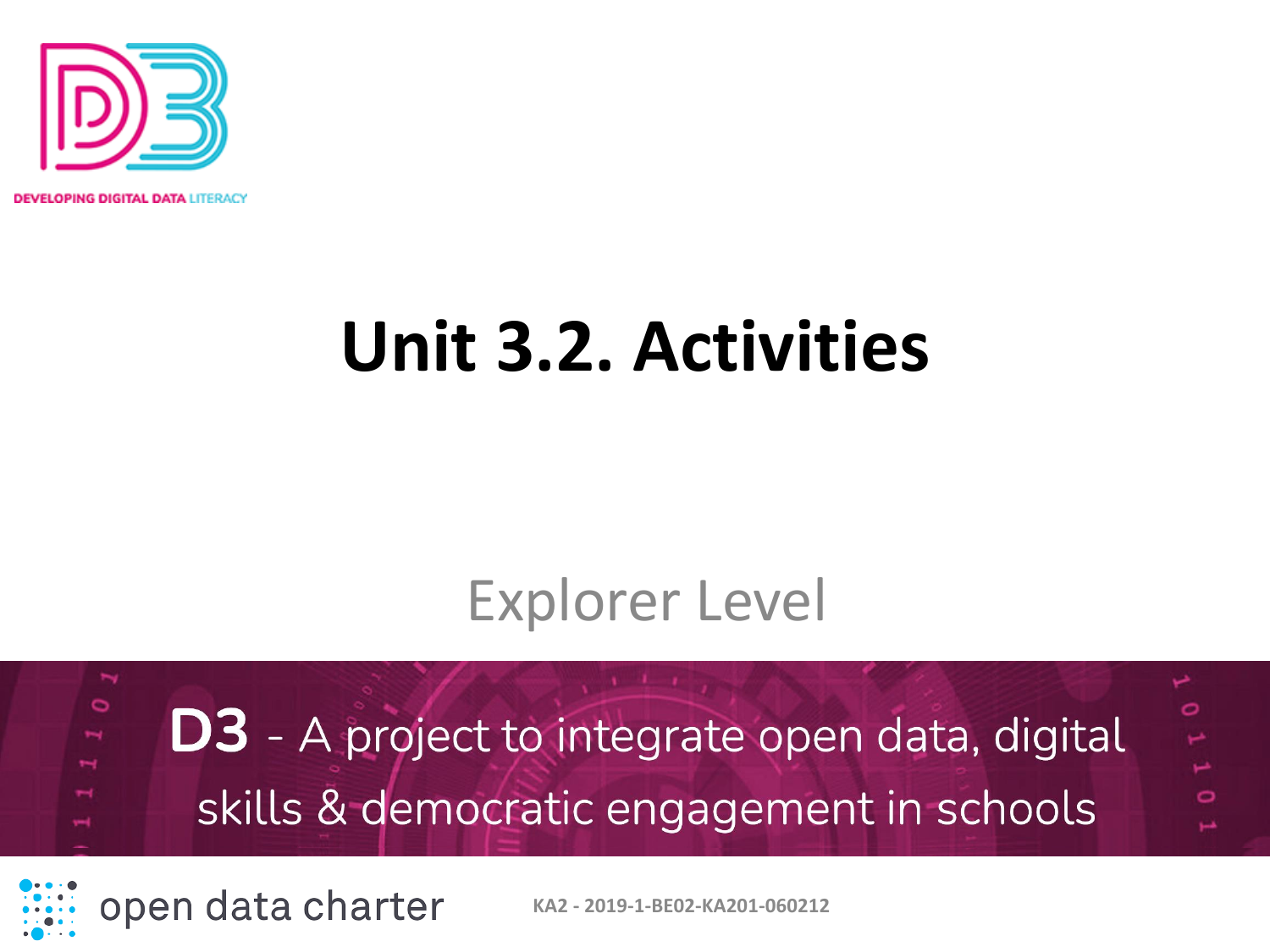

# **3.2.1. Become a storyteller**

PING DIGITAL DATA LITERACY

#### **Tools, data & Resources needed:**

open data charter

Internet, computer

- ArcGIS StoryMaps:<https://storymaps.arcgis.com/>
- Google Tour Builder: <https://tourbuilder.withgoogle.com/>
- Google Earth: <https://www.google.it/intl/it/earth/>
- European Data Portal: <https://data.europa.eu/en>

#### **Time required:**

2h or the time you need to use one of the suggested tools and share your story



**KA2 - 2019-1-BE02-KA201-060212**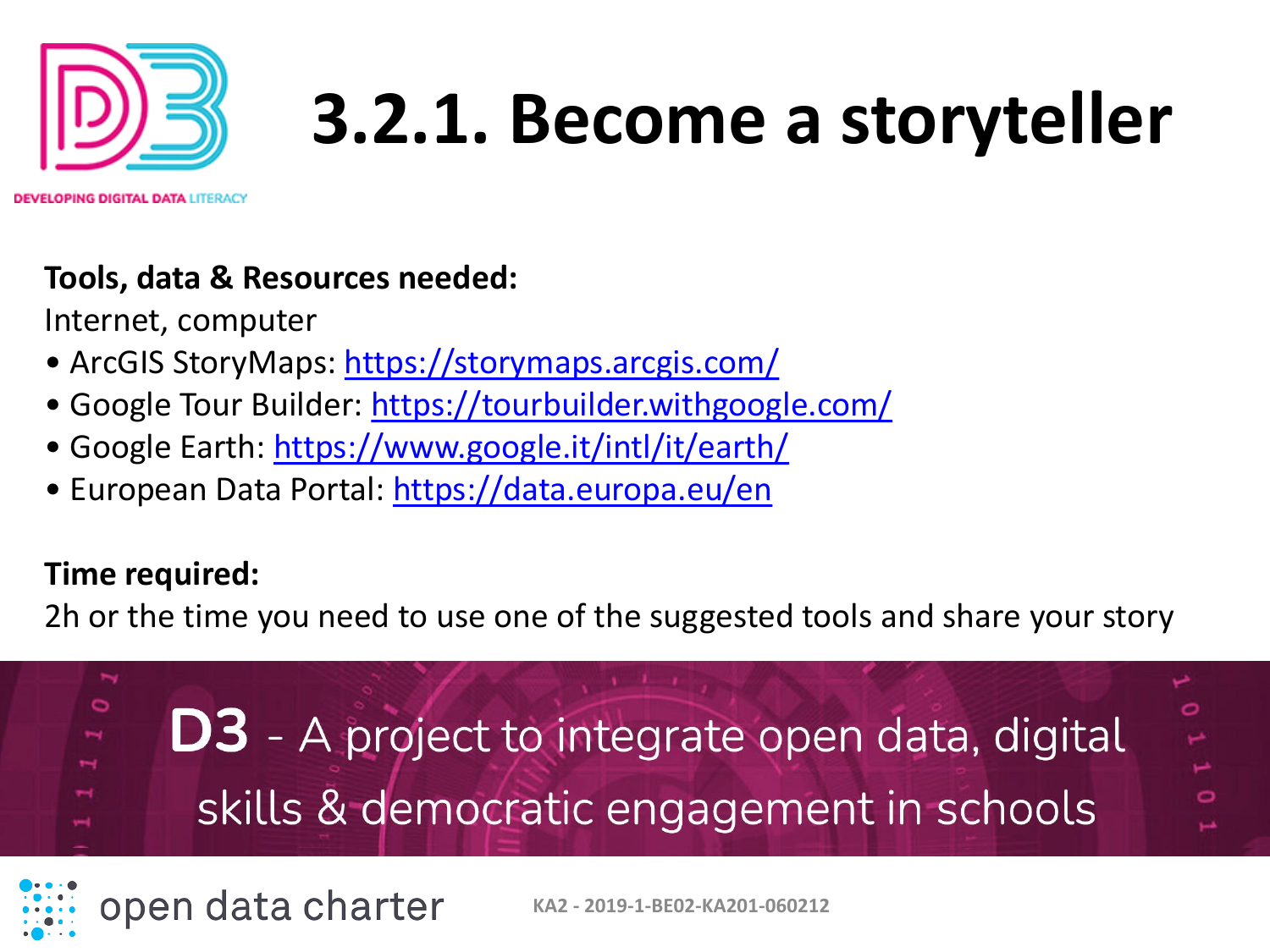

### **3.2.1. Become a storyteller**

**ING DIGITAL DATA LITERACY** 

#### **Data journalism**:

open data charter

- Process based on the use of data to create news stories, involving web search, data filtering and transforming, integrating visuals into stories.
- The integration of data, multimedia, visualizations in a story can enhance its attractiveness, effectiveness, and emotional impact.
- Online Story Mapping platforms can facilitate the understanding of complex concepts visually, in the form of narratives.

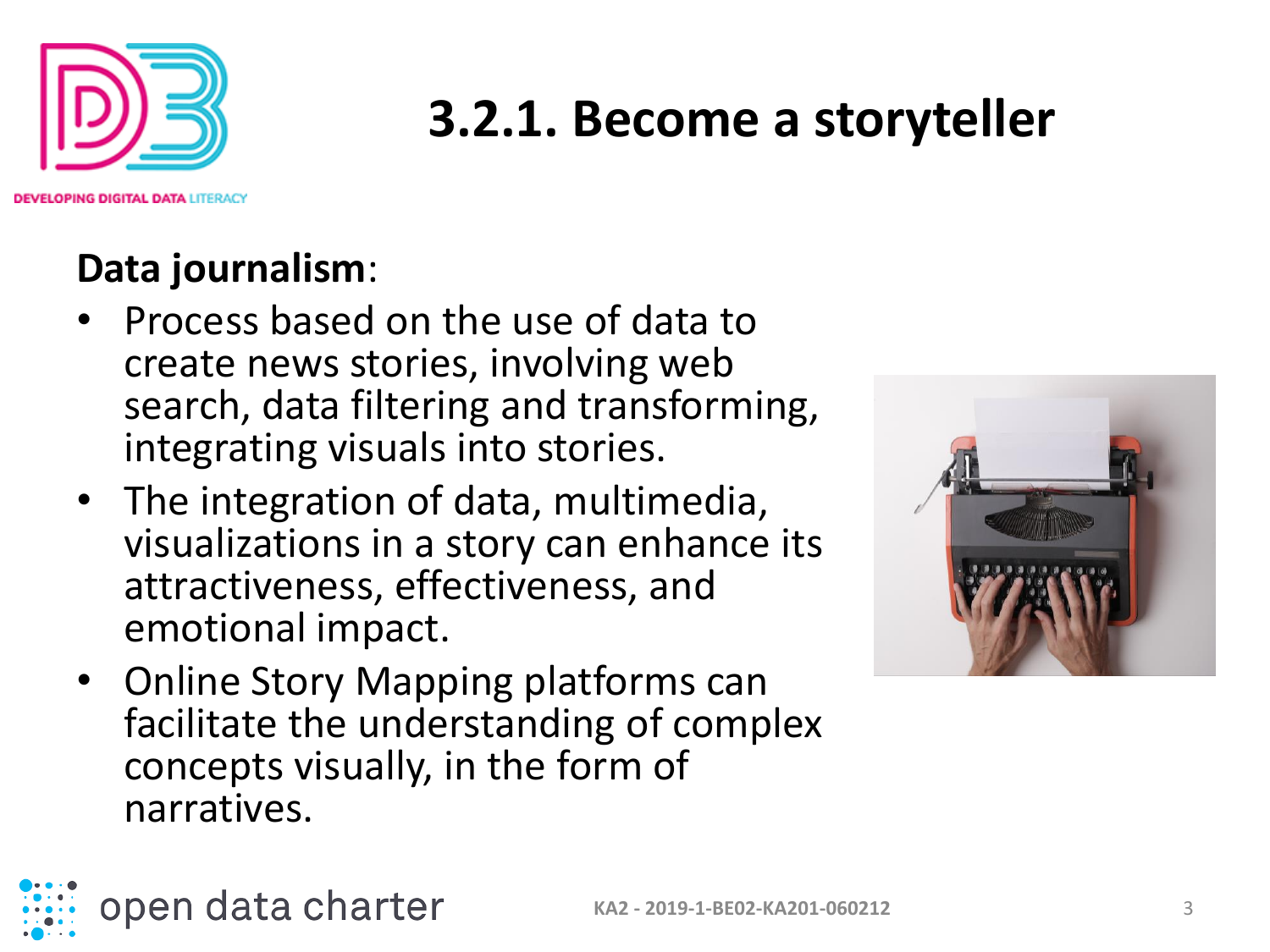

**OPING DIGITAL DATA LITERACY** 

### **3.2.1. Become a storyteller**

#### **Story Maps platforms**:

1. **ArcGIS Storymaps** is part of ESRI. Examples of StoryMaps [developed through this website: https://www.esri.com/en](https://www.esri.com/en-us/arcgis/products/arcgis-storymaps/stories)[us/arcgis/products/arcgis-storymaps/stories; https://storymaps](https://storymaps-classic.arcgis.com/en/gallery/#s=0)classic.arcgis.com/en/gallery/#s=0; <https://learn.arcgis.com/en/arcgis-book/chapter3/>

- Create your story: [https://storymaps.arcgis.com/stories/cea22a609a1d4cccb8d](https://storymaps.arcgis.com/stories/cea22a609a1d4cccb8d54c650b595bc4) 54c650b595bc4
- [Nine Steps to great storytelling \[ENG: https://teach-with-gis](https://teach-with-gis-learngis.hub.arcgis.com/pages/storytelling-in-arcgis-online)learngis.hub.arcgis.com/pages/storytelling-in-arcgis-online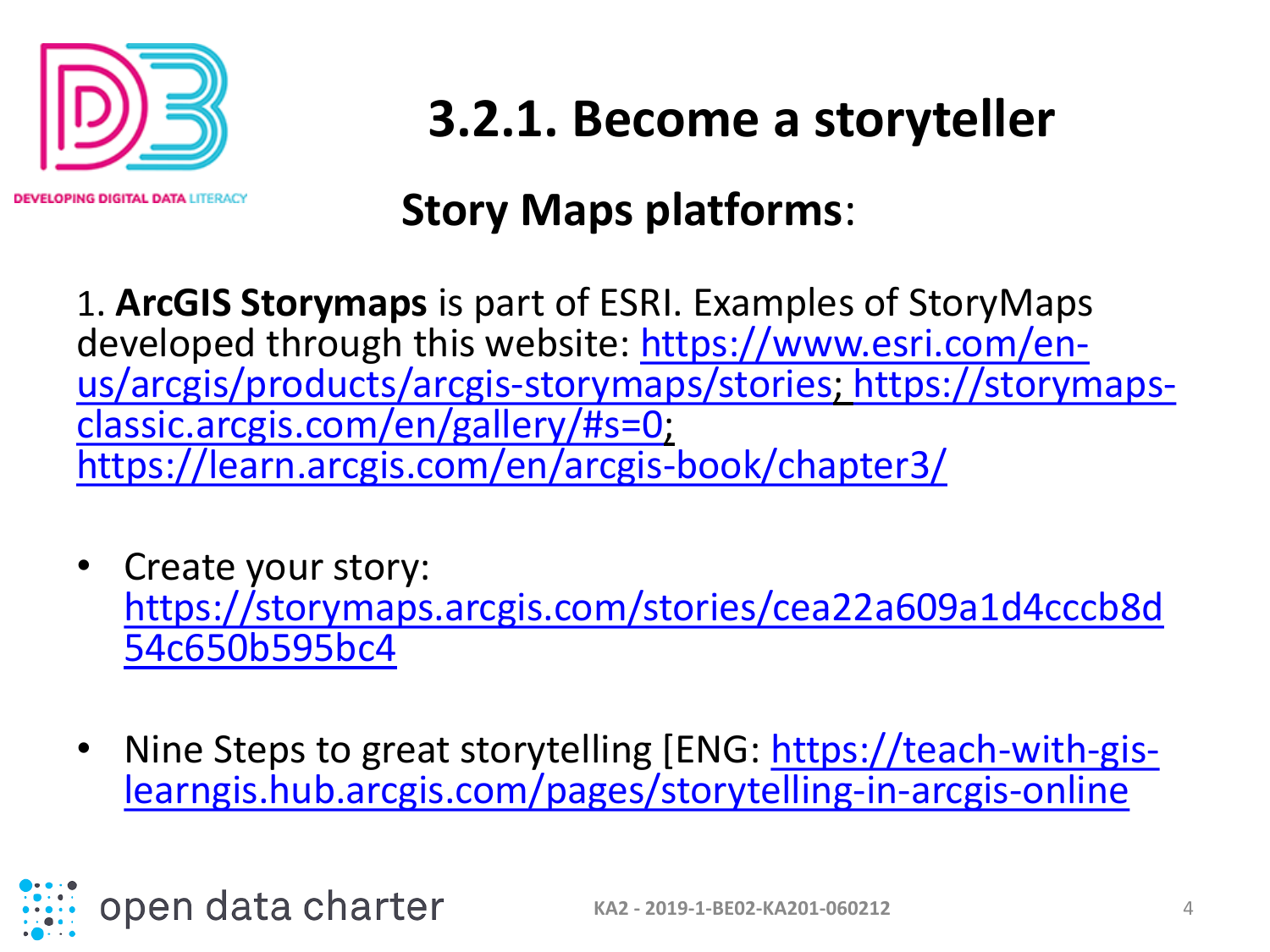

**OPING DIGITAL DATA LITERACY** 

### **3.2.1. Become a storyteller**

#### **Story Maps platforms**:

- 2. **Google Tour Builder**:<https://tourbuilder.withgoogle.com/>
- Tutorial: [https://www.google.com/intl/en\\_uk/earth/outreach/learn/stor](https://www.google.com/intl/en_uk/earth/outreach/learn/storytelling-with-maps-using-tour-builder/) ytelling-with-maps-using-tour-builder/
- Google Earth [from July 2021]:

[https://earth.google.com/web/@0,0,0a,22251752.77375655d,35y,](https://earth.google.com/web/@0,0,0a,22251752.77375655d,35y,0h,0t,0r) 0h,0t,0r

How to use it?:

[https://www.google.com/intl/it\\_ALL/earth/outreach/learn/create](https://www.google.com/intl/it_ALL/earth/outreach/learn/create-a-map-or-story-in-google-earth-web/)a-map-or-story-in-google-earth-web/

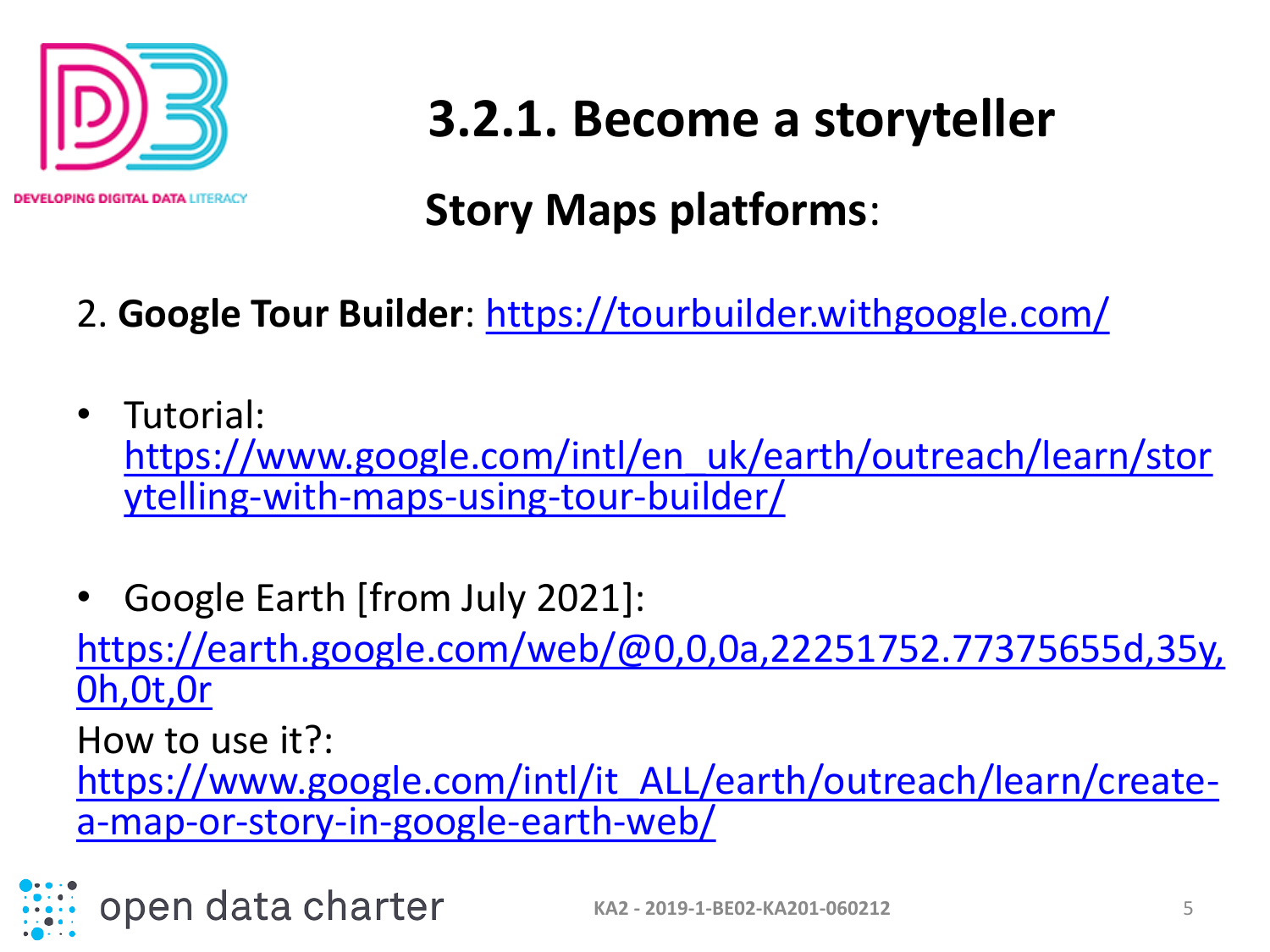

### **3.2.1. Become a storyteller**

Make a search on **European Data Portal** to find data of interest for your story: <https://data.europa.eu/en>

While developing your story, bear in mind the **six principles for effective communication** developed by B. Jones (2014):

- 1. Know your goal
- 2. Use the Right Data
- 3. Select suitable visualizations
- 4. Design for Aesthetics
- 5. Choose an Effective Medium and Channel
- 6. Check results on reach, understanding, impact

Pay careful attention to the images chosen: are you allowed to use that image?

#### Activity

- **Make a script for a story map**
- **Create your story map**
- **Share your story map**

You can find free images on such websites as [Pixabay,](https://pixabay.com/it/) [Unsplash,](https://unsplash.com/) [Pexels](https://www.pexels.com/it-it/).

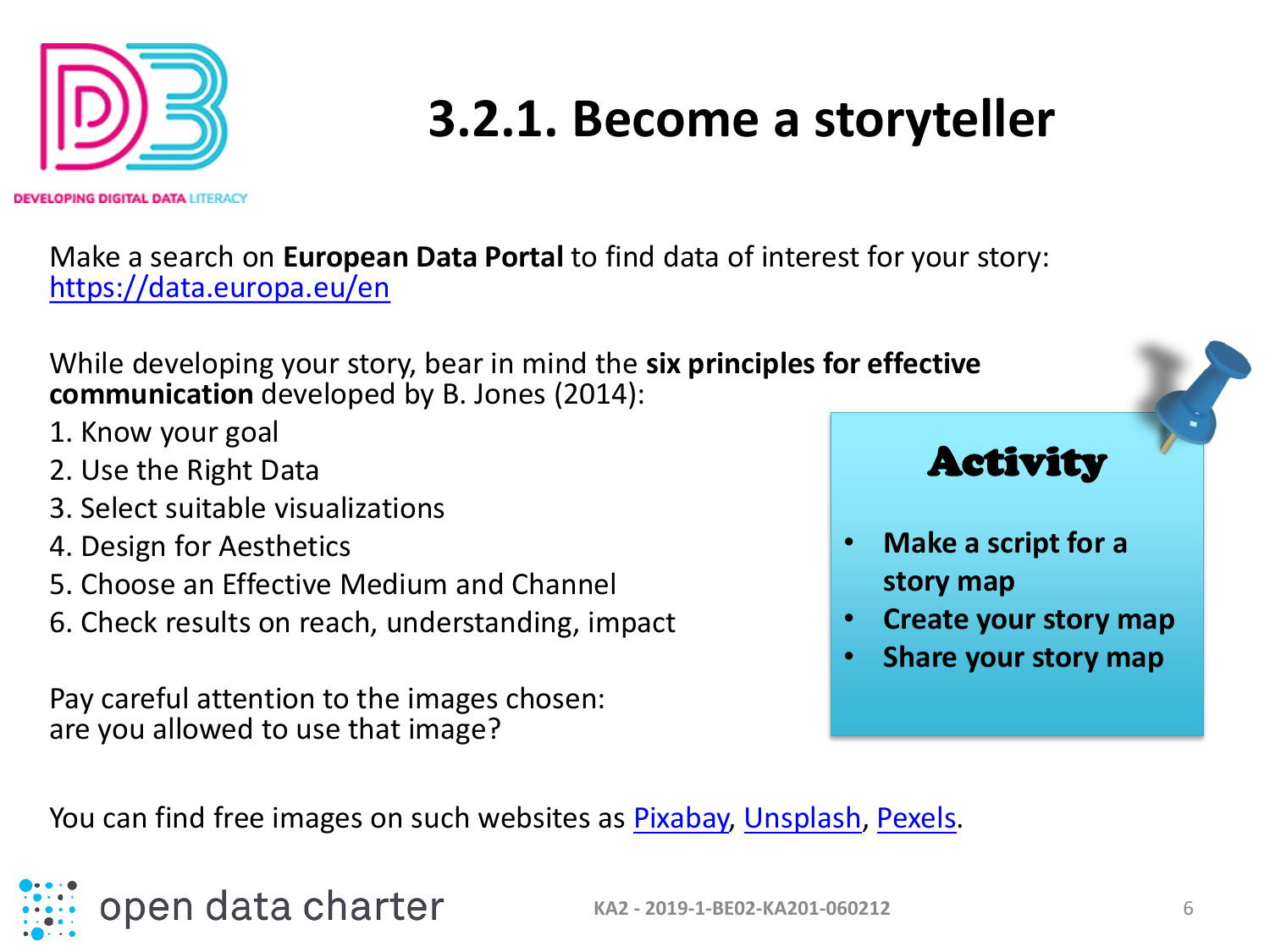

**PING DIGITAL DATA** LITERACY

#### **Tools, data & Resources needed:**

Internet access via a laptop or computer AllTop:<https://alltop.com/> Best of the Web Blogs:<https://blogs.botw.org/> BlogSearchEngine.org: <http://www.blogsearchengine.org/> [Blogger](https://www.blogger.com/about/) / Other tools to create blogs: [Tumblr,](https://www.tumblr.com/) [Edublog](https://edublogs.org/)

**Time required:** 

90 minutes



**KA2 - 2019-1-BE02-KA201-060212**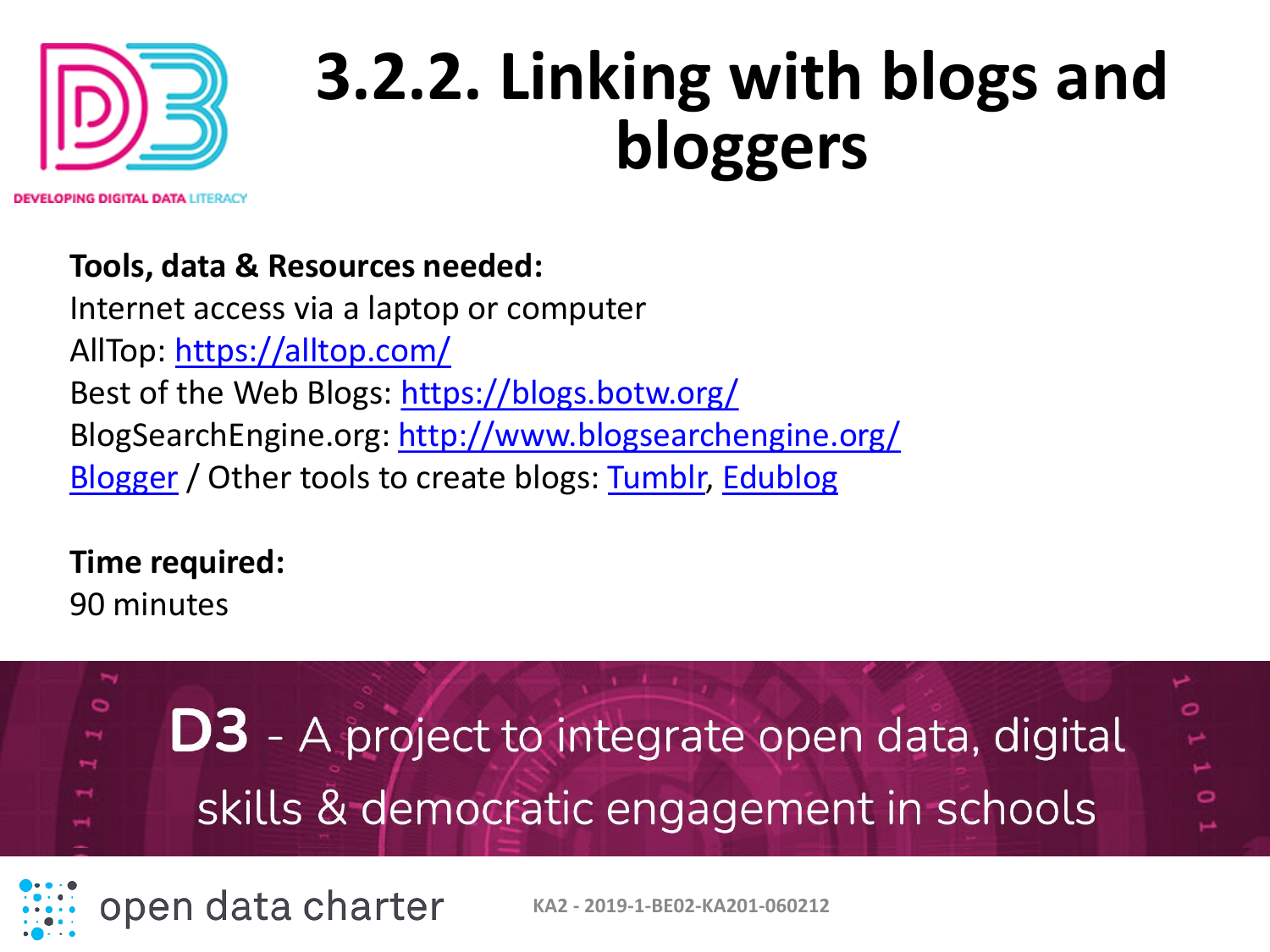

**OPING DIGITAL DATA LITERACY** 

**What is a blog**?<https://www.youtube.com/watch?v=NjwUHXoi8lM>

#### **Why should you blog**?

- Spur students' involvement, writing skills and interest in the surrounding world
- Help them apply what learned, creating connections between different subjects
- Develop thinking skills to design unique content, find effective solutions to problems, create appealing visualizations, interact with followers
- Strengthen literacy skills, if accompanied by clear instructions and regular feedbacks
- Improve teamwork and collaboration, foster common class identity and responsible citizenship
- Provide a "virtual window" into the classroom, to follow children's education and stimulate conversation at home
- Enhance your professional competences, creating new connections with colleagues

Involve **parents and families** by: sharing the blog URL on your school website, email signature, class newsletter; providing blog navigation guidelines; organizing a monthly event; inviting them to comment on their child's blogs.

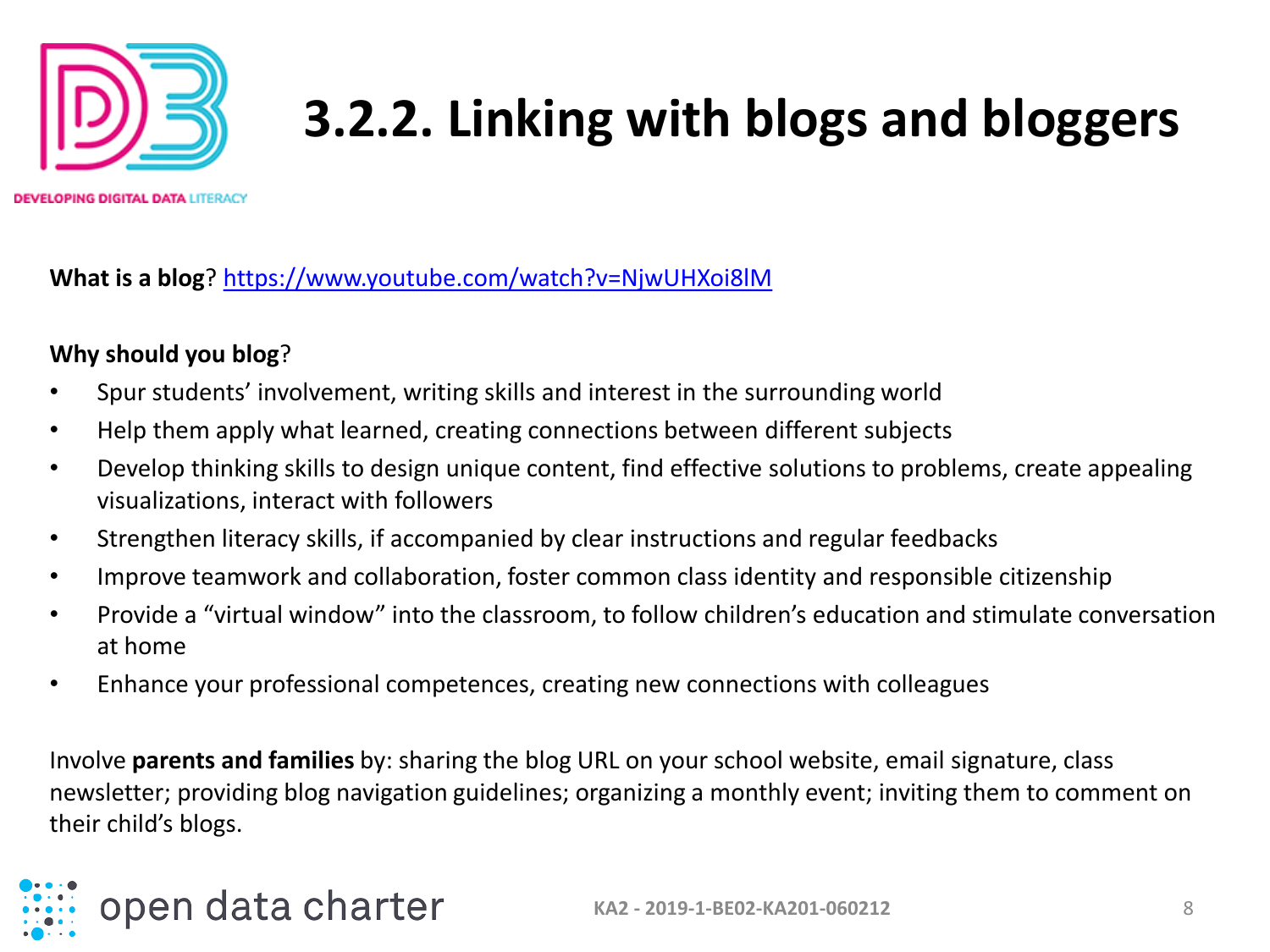

**DEVELOPING DIGITAL DATA LITERACY** 

- **1. Take inspiration from the latest blogs:**
- [BlogSearchEngine.org:](http://www.blogsearchengine.org/) providing a list of blogs on different topics



- [AllTop:](https://alltop.com/) an aggregator website, classifying posts and in major categories
- [Best of the Web Blogs:](https://blogs.botw.org/) lists of blogs on a wide variety of articles topics



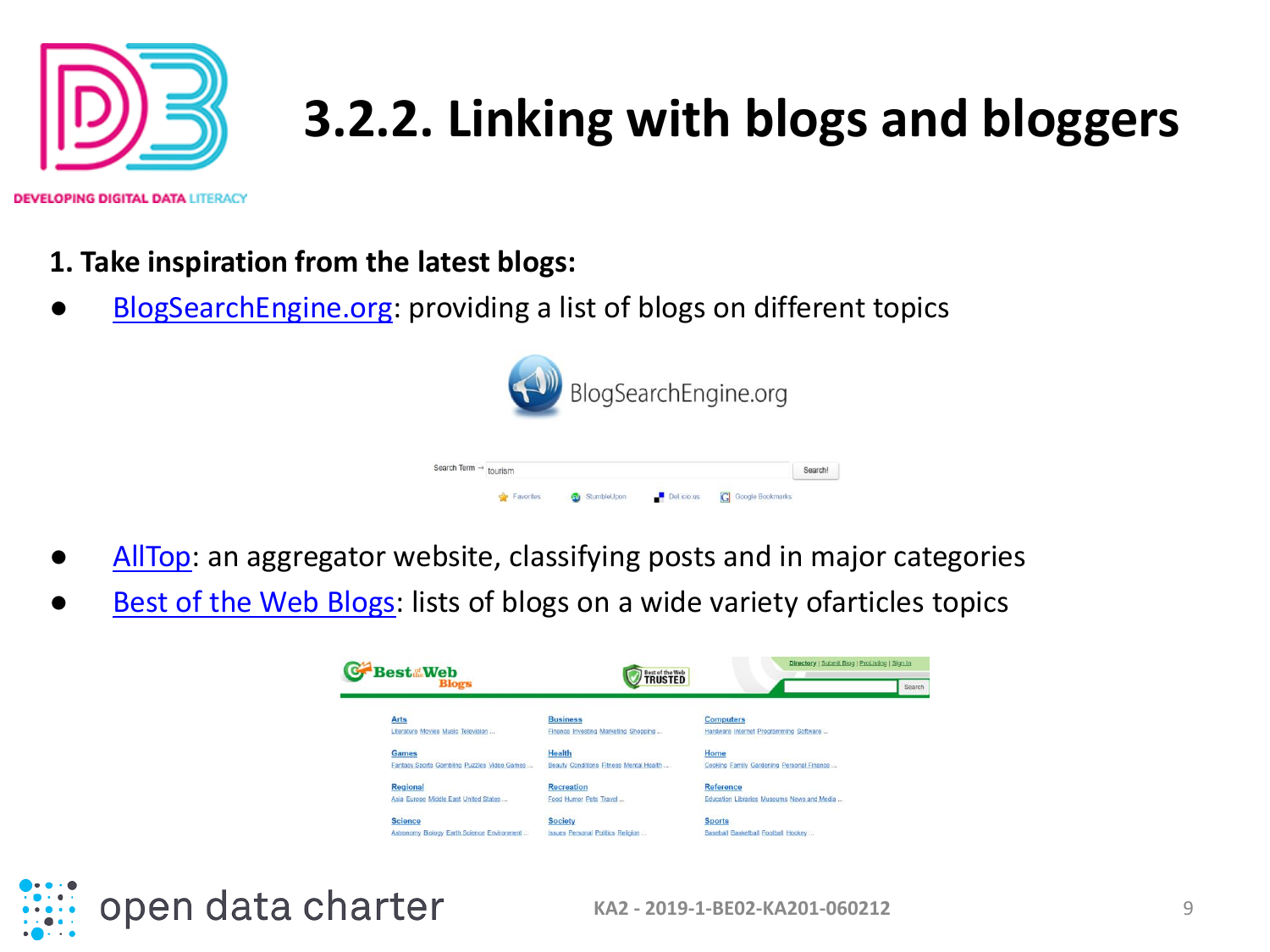

**OPING DIGITAL DATA LITERACY** 

#### **2. Have a look at the following blogs** about open data**:**

- Open Knowledge Foundation: <https://blog.okfn.org/category/open-data/>
- Open Data Watch: <https://opendatawatch.com/blogs/>
- Datos.gob.es:<https://datos.gob.es/en/blog/>
- [Spatial Reserves Blog: https://spatialreserves.wordpress.com/2021/02/01/how-much](https://spatialreserves.wordpress.com/2021/02/01/how-much-data-is-out-there/)data-is-out-there/

#### **3. Now set up your blog:**

Choose the platform you prefer: you may start with **Blogger**.

Identify your topic niche and choose a title for your site:

make a list of possible topics and narrow down the area you want to write about.

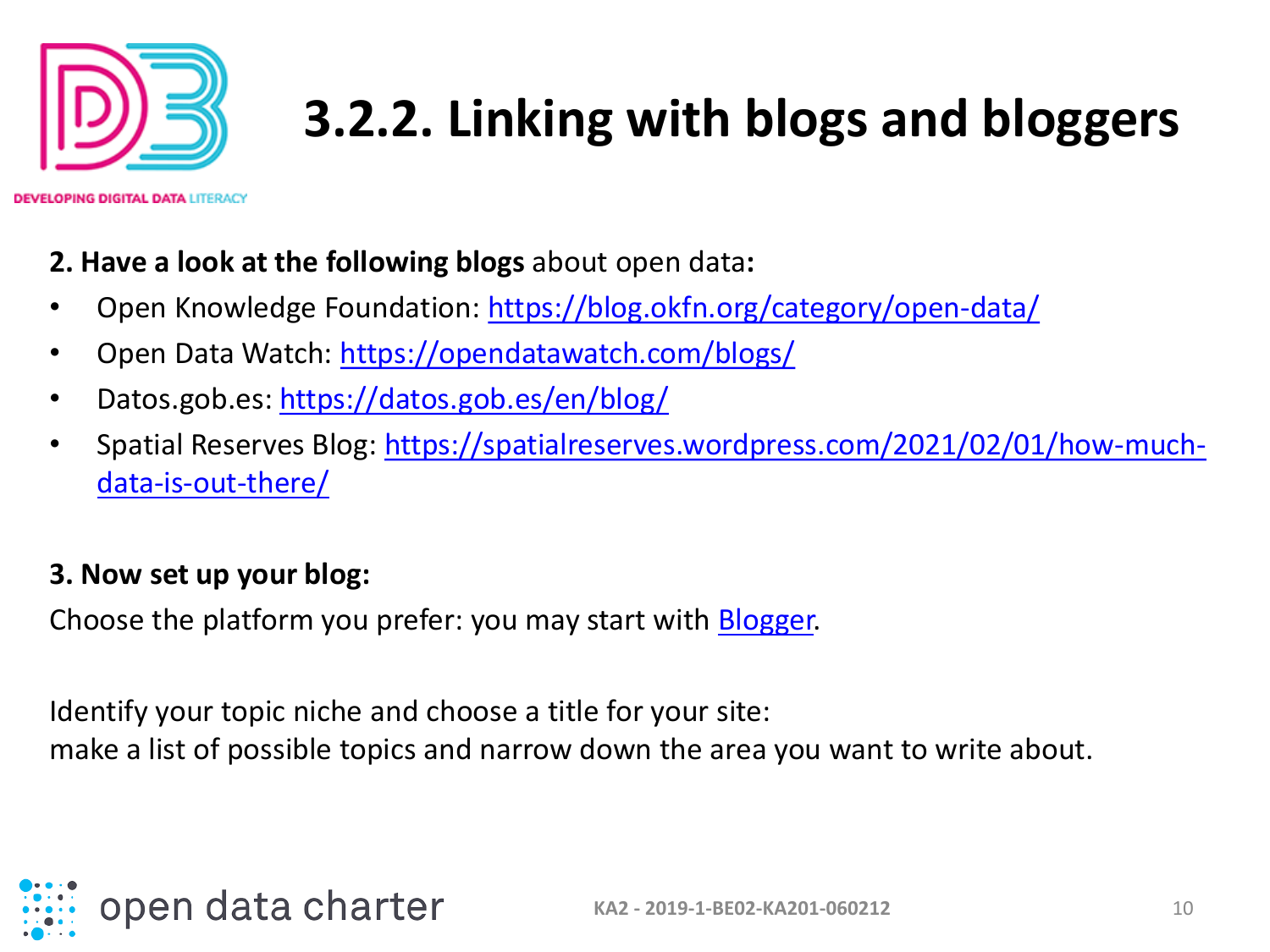

**OPING DIGITAL DATA LITERACY** 

#### **4. Designing your blog:**

Create an appealing design and clear layout for the frontend of your blog, to easily found information. Here are few **suggestions** :

- Create valuable content, that interests your readers
- Organise a doable posting schedule: start with two/one post per month

open data charter

- Build slowly: spend enough time to deliver significant content
- Comment on other teachers' blog: interact with other people to strengthen your blog

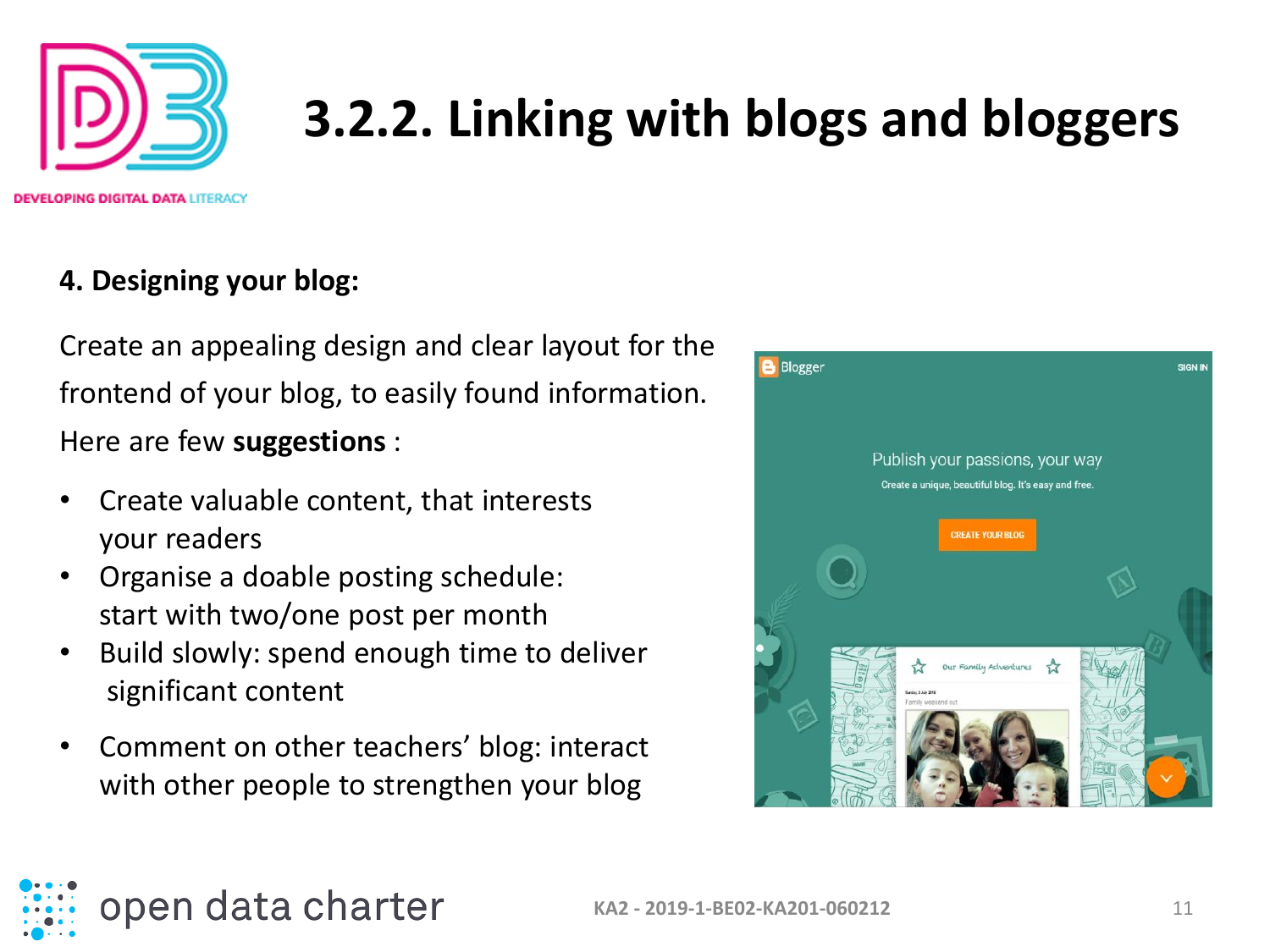

Understanding the meaning of **copyright and Creative Commons** is fundamental for sharing data responsibly.

- **Copyright**: specific conditions for re-use apply
- **Public domain**: contents can be freely used by the public
- **Creative Commons Zero**: no limits for re-use
- **Creative Commons**: specific conditions apply for re-use; there are six different types of licenses: [learn more](https://cpb-ap-se2.wpmucdn.com/global2.vic.edu.au/dist/8/5256/files/2019/09/Six-Creative-Commons-Licences-Overview-_-Kathleen-Morris.pdf)

Generally, you always have to **attribute** the resource, unless it is under Creative Commons Zero, or in the Public Domain. There are different **options to overcome this difficulty**:

- Create your own images: e.g. using [Canva](https://www.canva.com/) or [Adobe Spark](https://spark.adobe.com/it-IT/)
- Use Copyright free images, e.g.: [Pixabay,](https://pixabay.com/it/) [Pexels](https://www.pexels.com/it-it/), [Unsplash](https://unsplash.com/), [Photos for Class](https://www.photosforclass.com/), [Openclipart,](https://openclipart.org/) [Pics4Learning](https://www.pics4learning.com/).

## open data charter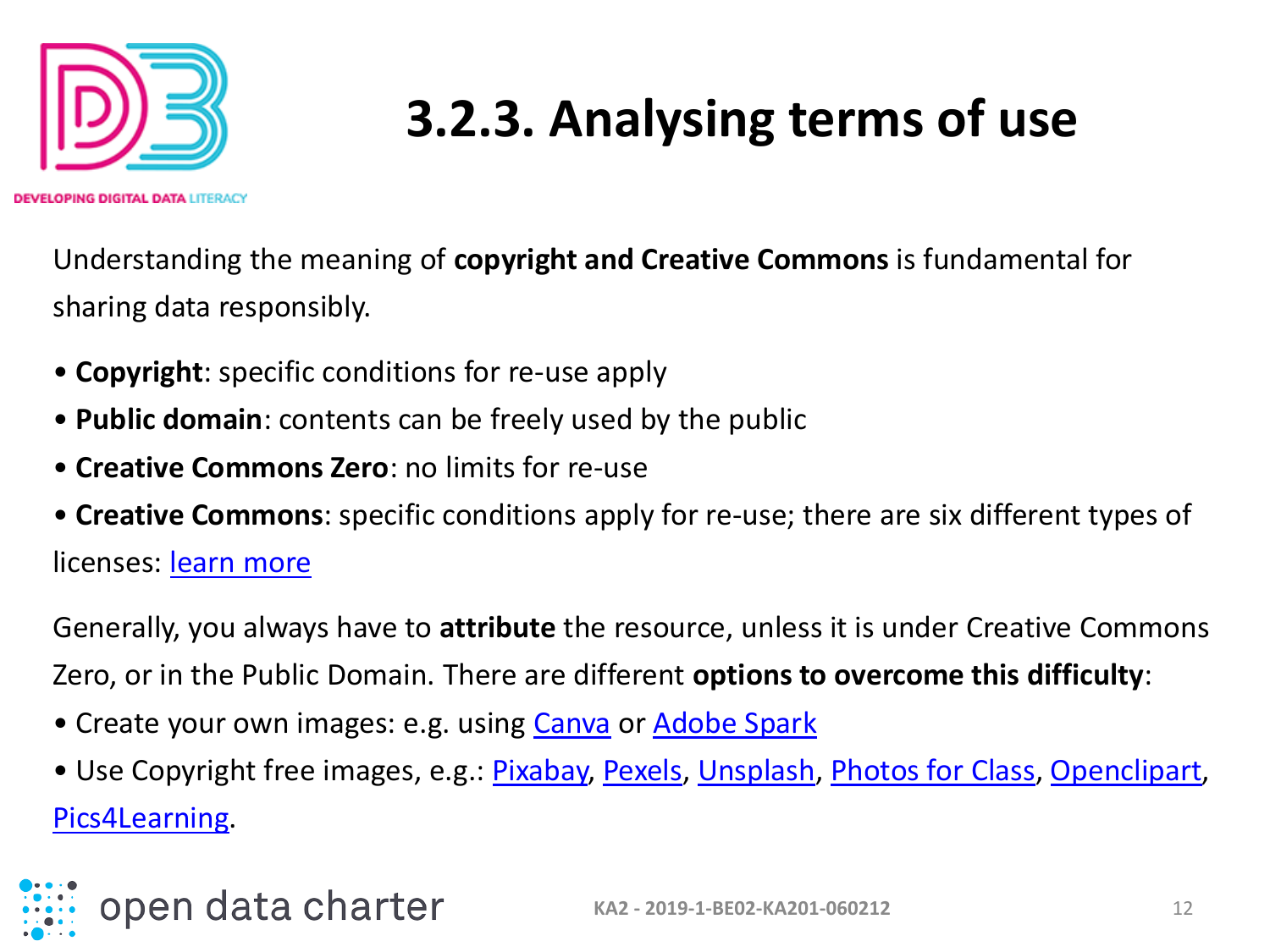

IN**G DIGITAL DATA** LITERACY

When you publish on social media, you grant the company a series of rights to use them. Are you aware of the terms of use of the Social media you generally use? Do you know how to protect your online resources?





**Analyse the terms of use of the Social Media you generally use and discuss with your students how to keep safe while using them**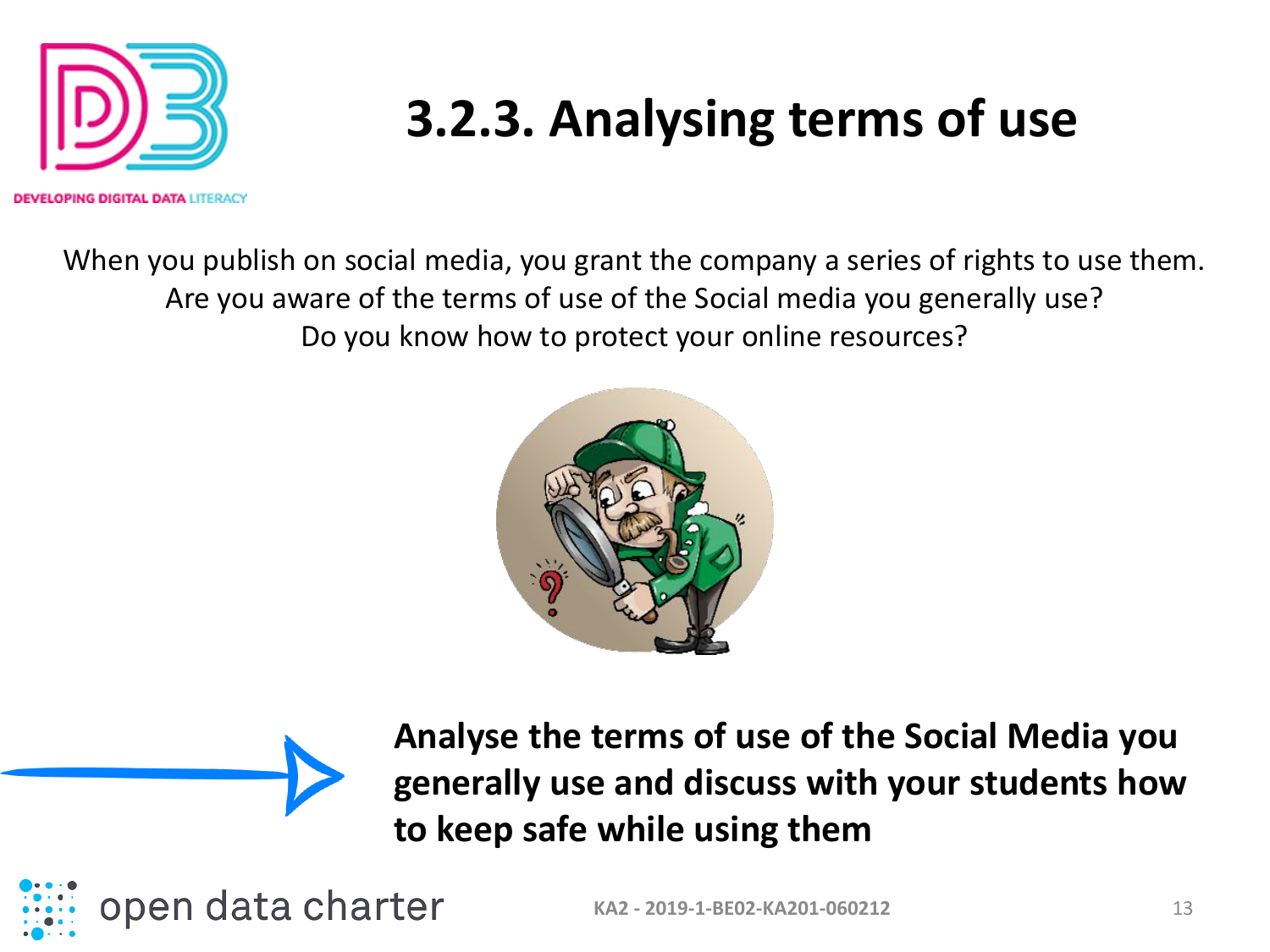

IN**G DIGITAL DATA** LITERACY

#### **Here is a checklist that can help you in this task:**

**Use two-factor authentication Regularly update your browser and antivirus** 

**software Frequently change your passwords**

**Manage Privacy Settings** Are you sharing with your friends and family only? **Block Auto-Login options** Is your browser "remembering" your login and password? Get a code on your phone to confirm your identity before logging in. **Setup Security Answer** Have you setup difficult questions to answer? **Use a VPN** Do you use VPN (Virtual Private Network) to encrypt your conversations? Are your anti-malware and antivirus software installed? Do you regularly update your browser?

> Select a proper combination of letters, numbers and symbols to increase the difficulty of your password and avoid using the same for different websites.

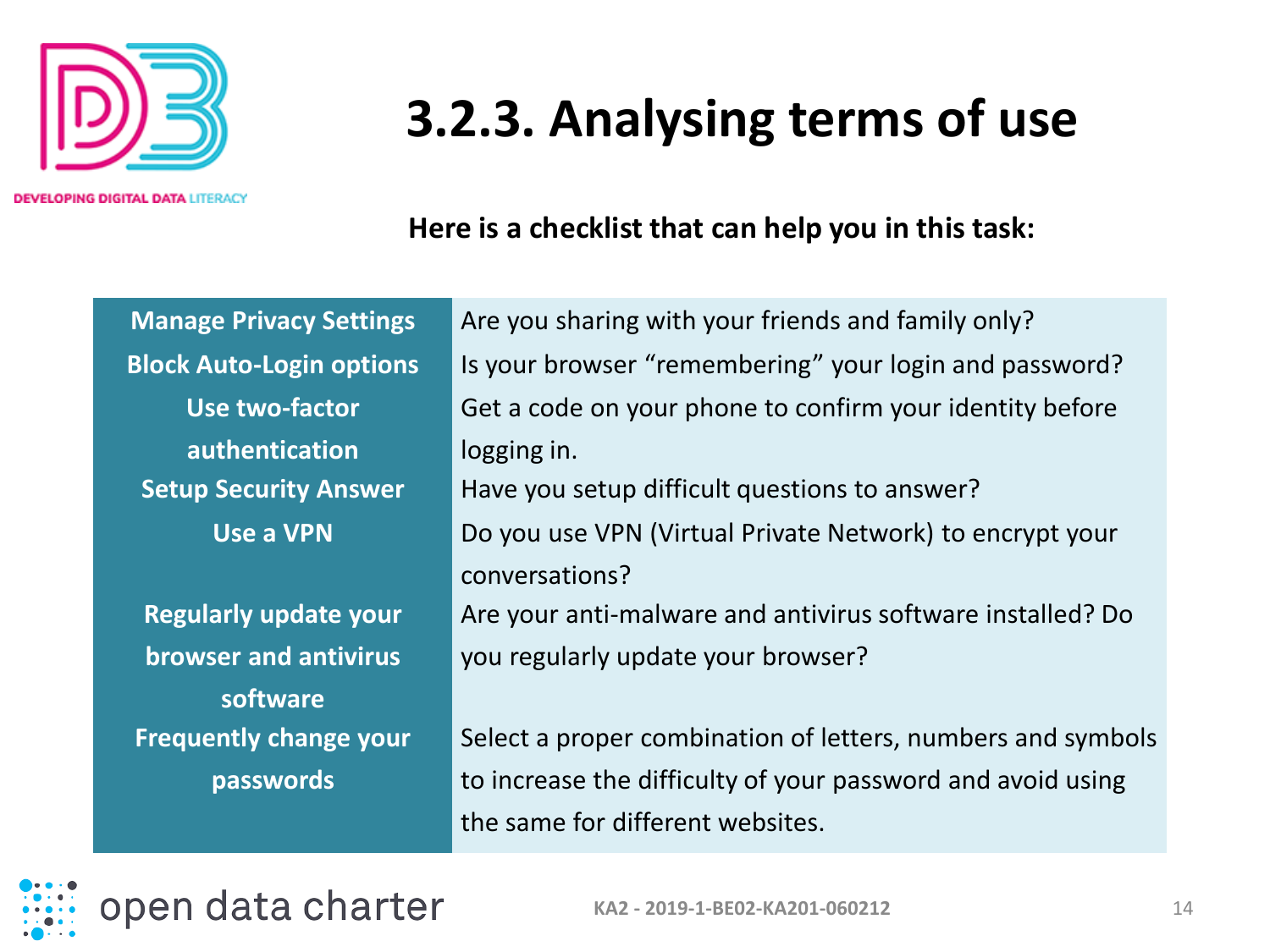

**DEVELOPING DIGITAL DATA LITERACY** 

| Don't be too friendly!           | Only accept friends you really know.                          |
|----------------------------------|---------------------------------------------------------------|
| <b>Turn Off GPS</b>              | If you plan to share your images, turn the GPS off not to     |
|                                  | share your location.                                          |
| <b>Internet means forever</b>    | What you share on Internet is permanent and someone may       |
|                                  | have copied/printed it. Think before you share!               |
| Don't open suspicious links      | Even when sent by your friends, make sure it is a trustworthy |
|                                  | website.                                                      |
| <b>Monitor suspicious logins</b> | Change your password in case you are notified a suspicious    |
|                                  | login attempt.                                                |
| <b>Close old accounts</b>        | If you have not used some social accounts for a long time,    |
|                                  | why don't you delete them?                                    |
| <b>Check app authorisation</b>   | If you use your social media profile to access a website,     |
|                                  | remember to change authorisations when you stop using it.     |



**KA2 - 2019-1-BE02-KA201-060212** 15